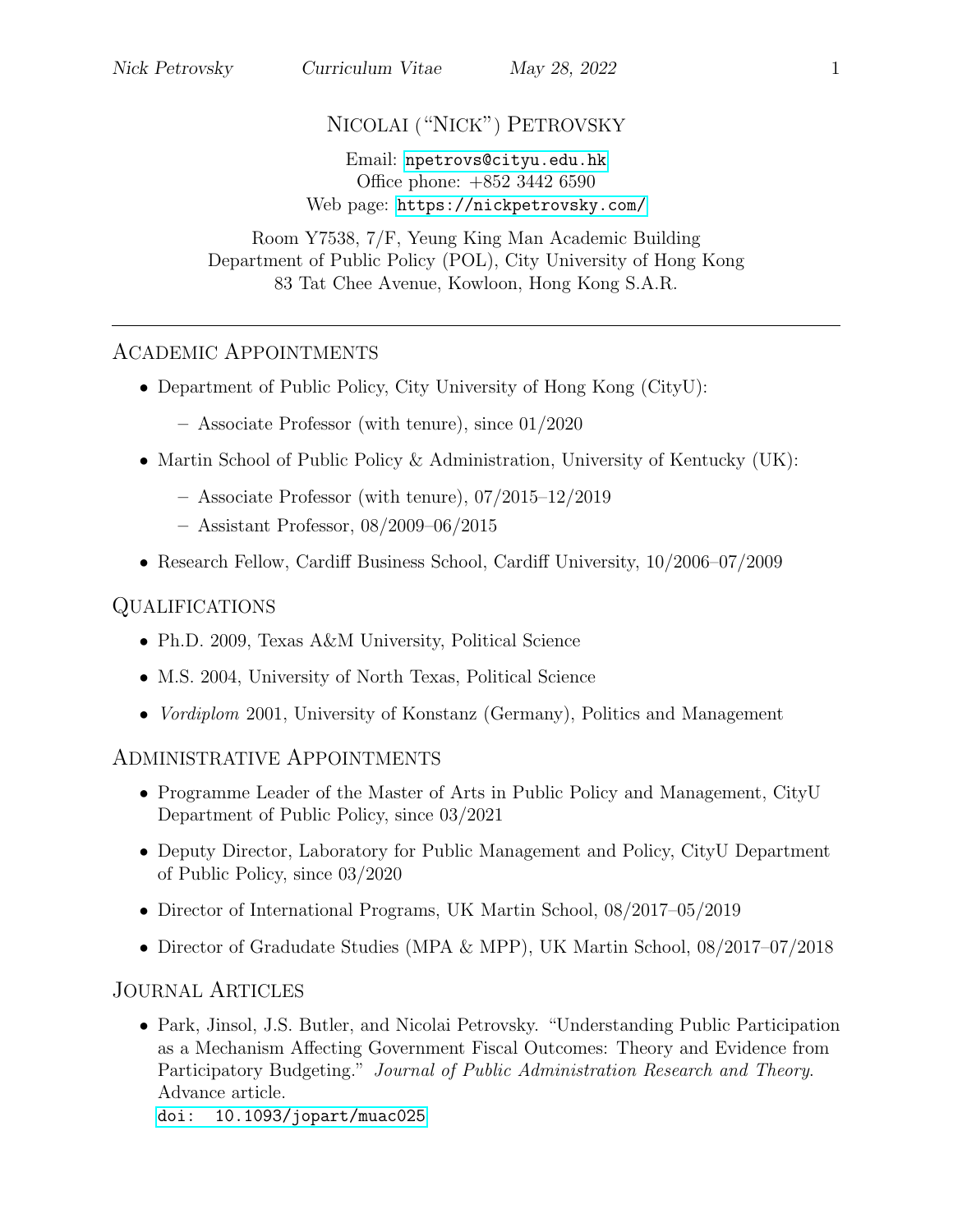- Petrovsky, Nicolai, Ge Xin, and Jinhai Yu. "Job Satisfaction and Citizen Satisfaction with Street-level Bureaucrats: Is There a Satisfaction Mirror?" Journal of Public Administration Research and Theory. Advance article. [doi: 10.1093/jopart/muac022](https://doi.org/10.1093/jopart/muac022)
- Zhang, Jiasheng, Wenna Chen, Nicolai Petrovsky, and Richard M. Walker. 2022. "The Expectancy-Disconfirmation Model and Citizen Satisfaction with Public Services: A Meta-analysis and an Agenda for Best Practice." Public Administration Review 82 (1): 147-159. [doi: 10.1111/puar.13368](https://doi.org/10.1111/puar.13368)
- Lee, M. Jin, Nicolai Petrovsky, and Richard M. Walker. 2021. "Public-Private Differences in Incentive Structures: A Laboratory Experiment on Work Motivation and Performance." International Public Management Journal 24 (2): 183-202. [doi: 10.1080/10967494.2020.1856246](https://doi.org/10.1080/10967494.2020.1856246)
- Mele, Valentina, Marc Esteve, Seulki Lee, Germà Bel, Giulia Cappellaro, Nicolai Petrovsky, and Sonia M. Ospina. 2020. "Enhancing Methodological Reporting in Public Administration: The Functional Equivalents Framework." The American Review of Public Administration 50 (8): 811-824. [doi: 10.1177/0275074020933010](https://doi.org/10.1177/0275074020933010)
- Walker, Richard M., Gene A. Brewer, M. Jin Lee, Nicolai Petrovsky, and Arjen van Witteloostuijn. 2019. "Best Practice Recommendations for Replicating Experiments in Public Administration." Journal of Public Administration Research and Theory 29 (4): 609-626. [doi: 10.1093/jopart/muy047](https://doi.org/10.1093/jopart/muy047)
- Petrovsky, Nicolai, Oliver James, Alice Moseley, and George A. Boyne. 2017. "What Explains Agency Heads' Length of Tenure? Testing Managerial Background, Performance, and Political Environment Effects." Public Administration Review 77 (4): 591-602. [doi: 10.1111/puar.12735](https://dx.doi.org/10.1111/puar.12735)
- Jilke, Sebastian, Nicolai Petrovsky, Bart Meuleman, and Oliver James. 2017. "Measurement Equivalence in Replications of Experiments: When and Why It Matters and Guidance on How to Determine Equivalence." Public Management Review 19 (9): 1293-1310. [doi: 10.1080/14719037.2016.1210906](https://dx.doi.org/10.1080/14719037.2016.1210906)
- Petrovsky, Nicolai, Jue Young Mok, and Filadelfo León-Cázares. 2017. "Citizen Expectations and Satisfaction in a Young Democracy: A Test of the Expectancy-Disconfirmation Model." Public Administration Review 77 (3): 395-407. [doi: 10.1111/puar.12623](https://dx.doi.org/10.1111/puar.12623)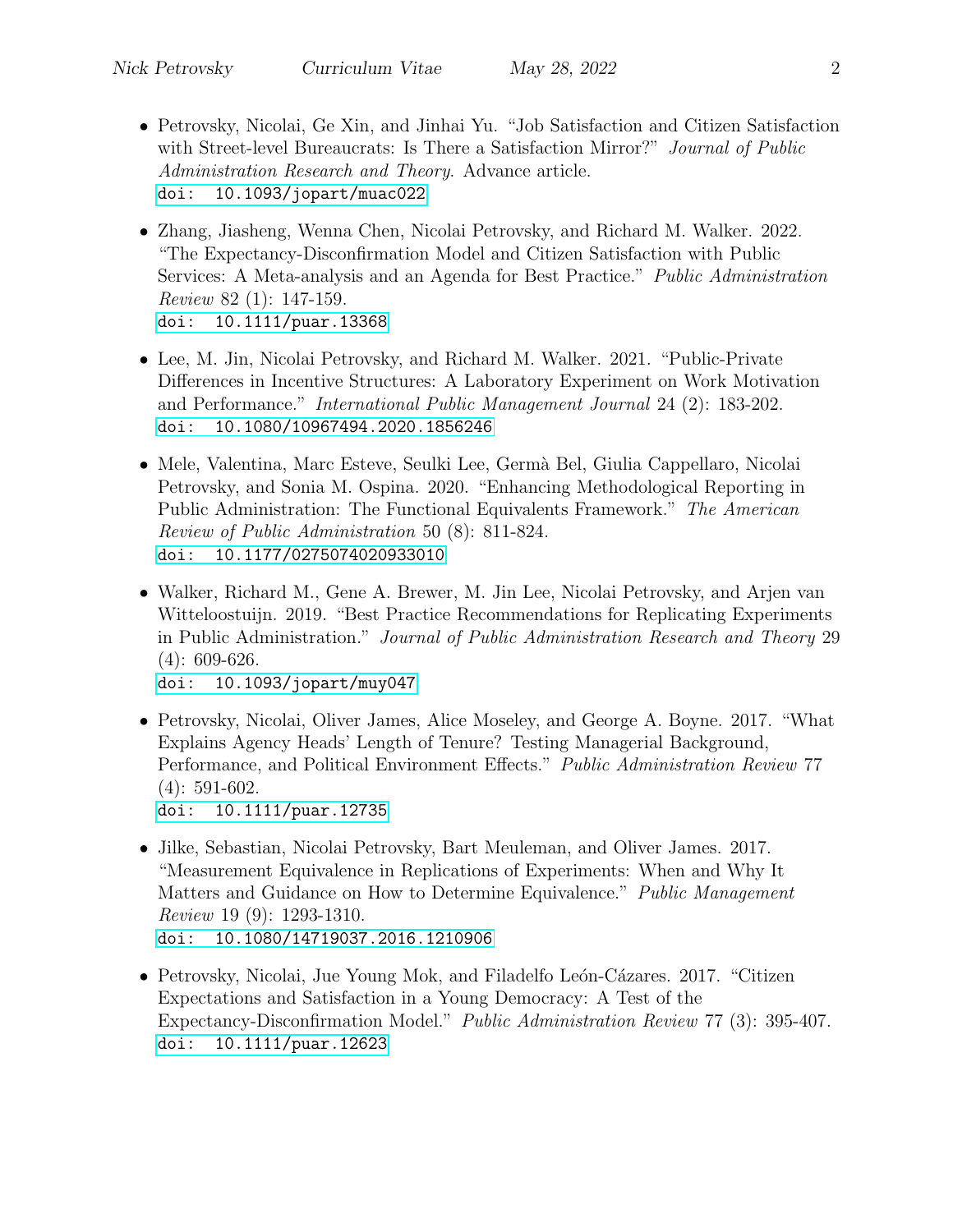- James, Oliver, Nicolai Petrovsky, Alice Moseley, and George A. Boyne. 2016. "The Politics of Agency Death: Ministers and the Survival of Government Agencies in a Parliamentary System." *British Journal of Political Science* 46 (4): 763-784. [doi: 10.1017/S0007123414000477](https://dx.doi.org/10.1017/S0007123414000477)
- Petrovsky, Nicolai, Oliver James, and George A. Boyne. 2015. "New Leaders' Managerial Background and the Performance of Public Organizations: The Theory of Publicness Fit." Journal of Public Administration Research and Theory 25 (1): 217-236. [doi: 10.1093/jopart/muu008](https://dx.doi.org/10.1093/jopart/muu008)
- Petrovsky, Nicolai and Claudia N. Avellaneda. 2014. "Mayoral Public Sector Work Experience and Tax Collection Performance in Colombian Local Governments." International Public Management Journal 17 (2): 145-173. [doi: 10.1080/10967494.2014.905406](https://dx.doi.org/10.1080/10967494.2014.905406)
- Petrovsky, Nicolai and Adrian Ritz. 2014. "Public Service Motivation and Performance: A Critical Perspective." Evidence-based HRM 2 (1): 57-79. [doi: 10.1108/EBHRM-07-2013-0020](https://dx.doi.org/10.1108/EBHRM-07-2013-0020)
- Profiroiu, Marius Constantin, Nicolai Petrovsky, and Edward T. Jennings. 2012. "Does Pendleton's Premise Hold in New And Old Democracies Alike? Politicization and Performance in the U.S. and Central and Eastern Europe." Transylvanian Review of Administrative Sciences 37 (October): 143-154. <http://rtsa.ro/tras/index.php/tras/article/view/77>
- Boyne, George A., Oliver James, Peter John, and Nicolai Petrovsky. 2012. "Party Control, Party Competition and Public Service Performance." British Journal of Political Science 42 (3): 641-660. [doi: 10.1017/S0007123411000482](https://dx.doi.org/10.1017/S0007123411000482)
- Boyne, George A., Oliver James, Peter John, and Nicolai Petrovsky. 2011. "Leadership Succession and Organisational Success: When Do New Chief Executives Make a Difference?" Public Money & Management 31 (5): 339-346. [doi: 10.1080/09540962.2011.598345](https://dx.doi.org/10.1080/09540962.2011.598345)
- Boyne, George A., Oliver James, Peter John, and Nicolai Petrovsky. 2011. "Top Management Turnover and Organizational Performance: A Test of a Contingency Model." Public Administration Review 71 (4): 572-581. [doi: 10.1111/j.1540-6210.2011.02389.x](https://dx.doi.org/10.1111/j.1540-6210.2011.02389.x)
- Boyne, George A., Oliver James, Peter John, and Nicolai Petrovsky. 2010. "Does Public Service Performance Affect Top Management Turnover?" Journal of Public Administration Research and Theory 20 (suppl. 2): i261-i279. [doi: 10.1093/jopart/muq024](https://dx.doi.org/10.1093/jopart/muq024)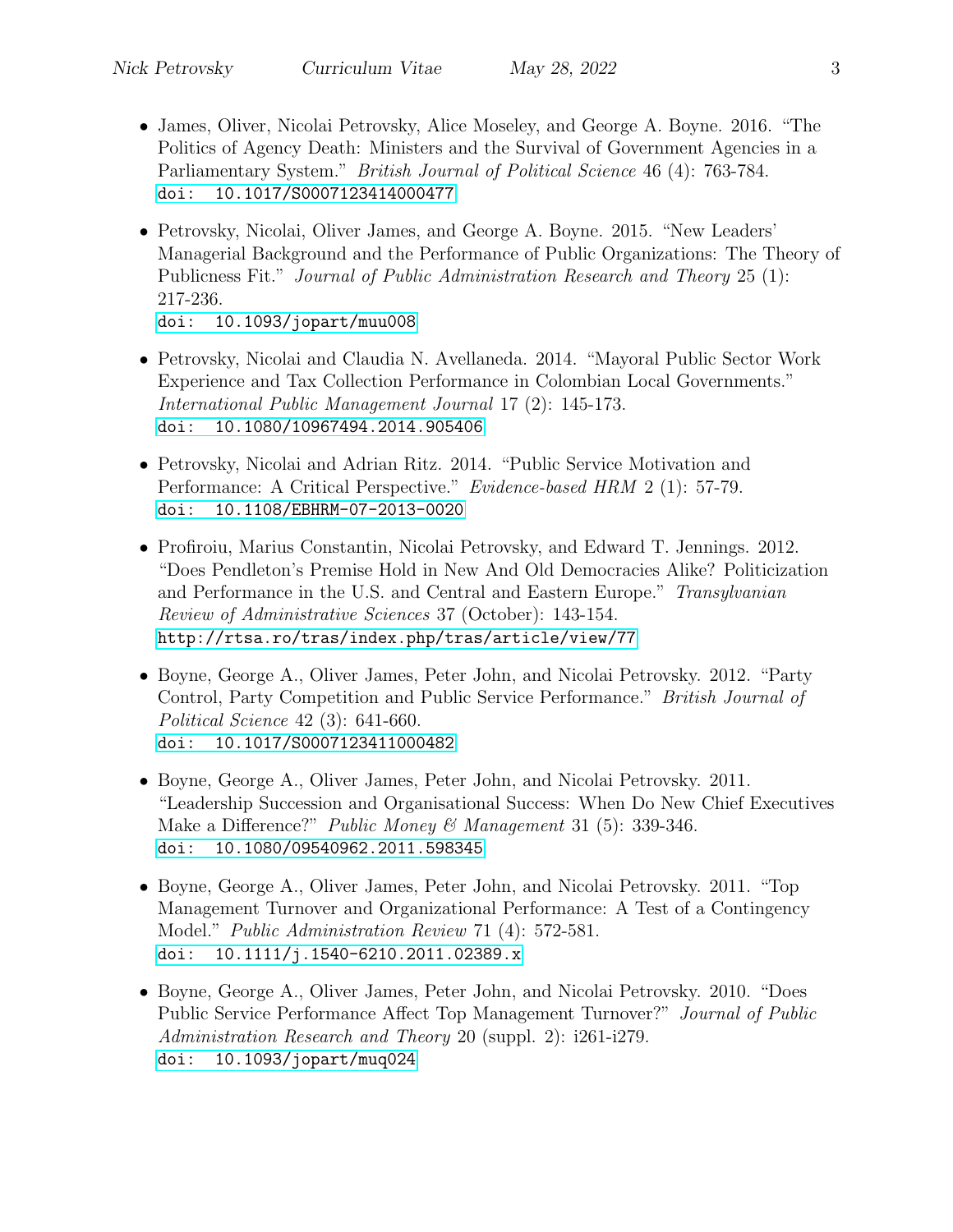- Boyne, George A., Oliver James, Peter John, and Nicolai Petrovsky. 2010. "Does Political Change Affect Senior Management Turnover? An Empirical Analysis of Top-Tier Local Authorities in England." Public Administration 88 (1): 136-153. [doi: 10.1111/j.1467-9299.2009.01751.x](https://dx.doi.org/10.1111/j.1467-9299.2009.01751.x)
- Boyne, George A., Oliver James, Peter John, and Nicolai Petrovsky. 2009. "Democracy and Government Performance: Holding Incumbents Accountable in English Local Governments." Journal of Politics 71 (4): 1273-1284. [doi: 10.1017/S0022381609990089](https://dx.doi.org/10.1017/S0022381609990089)
- Brandt, Patrick T., T. David Mason, Mehmet Gurses, Nicolai Petrovsky, and Dagmar Radin. 2008. "When and How the Fighting Stops: Explaining the Duration and Outcome of Civil Wars." Defence and Peace Economics 19 (6): 415-434. [doi: 10.1080/10242690701823267](https://dx.doi.org/10.1080/10242690701823267)
- Boyne, George A., Oliver James, Peter John, and Nicolai Petrovsky. 2008. "Executive Succession in English Local Government." Public Money  $\mathcal C$  Management 28 (5): 267-274. [doi: 10.1111/j.1467-9302.2008.00655.x](https://dx.doi.org/10.1111/j.1467-9302.2008.00655.x)

# BOOK CHAPTERS

- James, Oliver, Ayako Nakamura, and Nicolai Petrovsky. 2021. "Managers as Insiders or Outsiders to Public Organizations: Publicness Fit, Leadership, and Organizational Performance." In Peter Leisink, Lotte Bøgh Andersen, Gene A. Brewer, Christian Bøtcher Jacobsen, Eva Knies, and Wouter Vandenabeele, eds. Managing for Public Service Performance: How People and Values Make a Difference. Oxford: Oxford University Press. ISBN: 9780192893420. [doi: 10.1093/oso/9780192893420.003.0006](https://www.doi.org/10.1093/oso/9780192893420.003.0006)
- James, Oliver, Alice Moseley, Nicolai Petrovsky, and George A. Boyne. 2012. "United Kingdom." In Koen Verhoest, Sandra Van Thiel, Geert Bouckaert, and Per Laegreid, eds. Government Agencies: Practices and Lessons from 30 Countries. Basingstoke, Hampshire: Palgrave Macmillan, 57-68. ISBN: 9780230354357 (HB), 9780230354364 (PB). [doi: 10.1057/9780230359512](https://dx.doi.org/10.1057/9780230359512_6) 6
- Boyne, George A., Oliver James, Peter John, and Nicolai Petrovsky. 2010. "Change at the Top: Connecting Political and Managerial Transitions with Performance." In Kieran Walshe, Gill Harvey, and Pauline Jas, eds. Connecting Knowledge and Performance in Public Services: From Knowing to Doing. Cambridge: Cambridge University Press, 128-144. ISBN: 9780521195461. [doi: 10.1017/cbo9780511762000.008](https://dx.doi.org/10.1017/cbo9780511762000.008)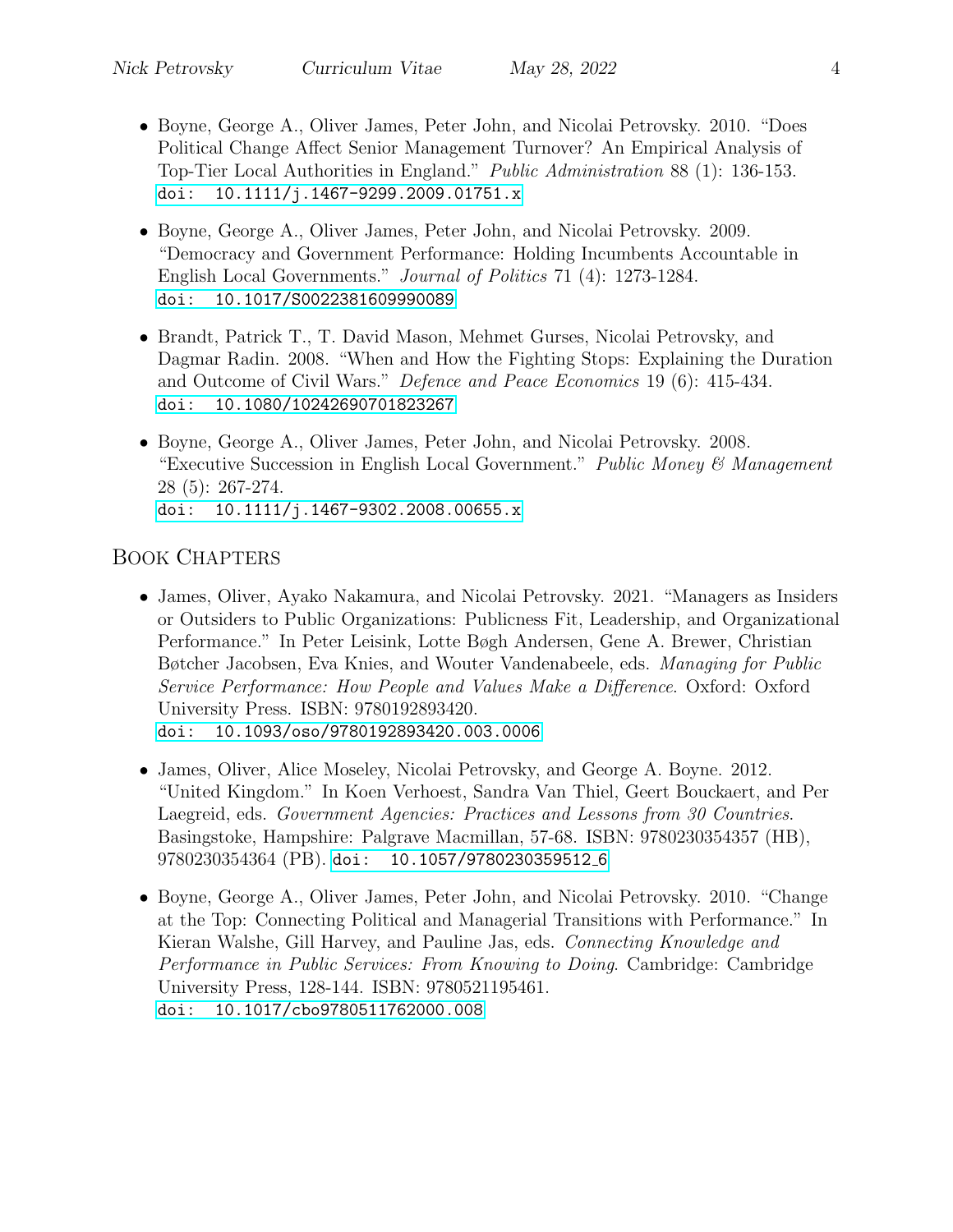- Boyne, George A., Oliver James, Peter John, and Nicolai Petrovsky. 2010. "What If Public Management Reform Actually Works? The Paradoxical Success of Performance Management in English Local Government." In Helen Margetts, Perri 6, and Christopher Hood, eds. Paradoxes of Modernization: Unintended Consequences of Public Policy Reform. Oxford: Oxford University Press, 203-218. ISBN: 9780199573547 (HB), 9780199639618 (PB). [doi: 10.1093/acprof:oso/9780199573547.003.0011](https://dx.doi.org/10.1093/acprof:oso/9780199573547.003.0011)
- Petrovsky, Nicolai. 2010. "The Role of Leadership." In Rachel Ashworth, George A. Boyne, and Tom Entwistle, eds. Public Service Improvement: Theories and Evidence. Oxford: Oxford University Press, 78-97. ISBN: 9780199545476 (HB), 9780199545483 (PB). <https://books.google.com/books?id=vu5QnjQ6AIMC>

### BOOK REVIEWS

- Petrovsky, Nicolai. 2011. Review of George Argyrous (ed.): Evidence for Policy and Decision-Making: A Practical Guide. Public Administration 89 (3): 1211-1213. [doi: 10.1111/j.1467-9299.2011.01952](https://dx.doi.org/10.1111/j.1467-9299.2011.01952_7.x) 7.x
- Petrovsky, Nicolai. 2009. Review of Rein Taagepera's Making Social Sciences More Scientific: The Need for Predictive Models. *Public Administration* 87 (4): 977-980. [doi: 10.1111/j.1467-9299.2009.01793](https://dx.doi.org/10.1111/j.1467-9299.2009.01793_4.x)<sub>-4.x</sub>

# WORK UNDER REVIEW AND IN PROGRESS

- "Exploring the Use of New Technologies to Enhance the Fire Emergency Preparedness Among Ethnic Minorities in Hong Kong" (with Alfred T. Ho, Zhicong Lu, and Eric Lee).
- "An Experimental Test of the Satisfaction Mirror between Frontline Public Servants and Citizens."
- "Citizen Blame Attributions for Government Fiscal Crises: Budgeting Professionalism, Environmental Shocks, and Fiscal Transparency" (with Wenchi Wei and Xing Ni).
- "Permanent Secretaries' Tenure in the UK: A Glass Cliff?" (with Oliver James).

#### GRANTS AND CONTRACTS

- 2021–2022, Co-Investigator, Sham Shui Po District Office of Home Affairs Department:"Fire Safety Virtual Reality Pilot Project." Contract number: HAD SSP LT1/11/40/30/2-2 (21-22). HKD 250,000.
- 2010–2013, International Co-Investigator, Economic and Social Research Council (United Kingdom): "Chief Executive Succession and the Performance of Central Government Agencies." Grant number: RES-062-23-2471. GBP 225,723.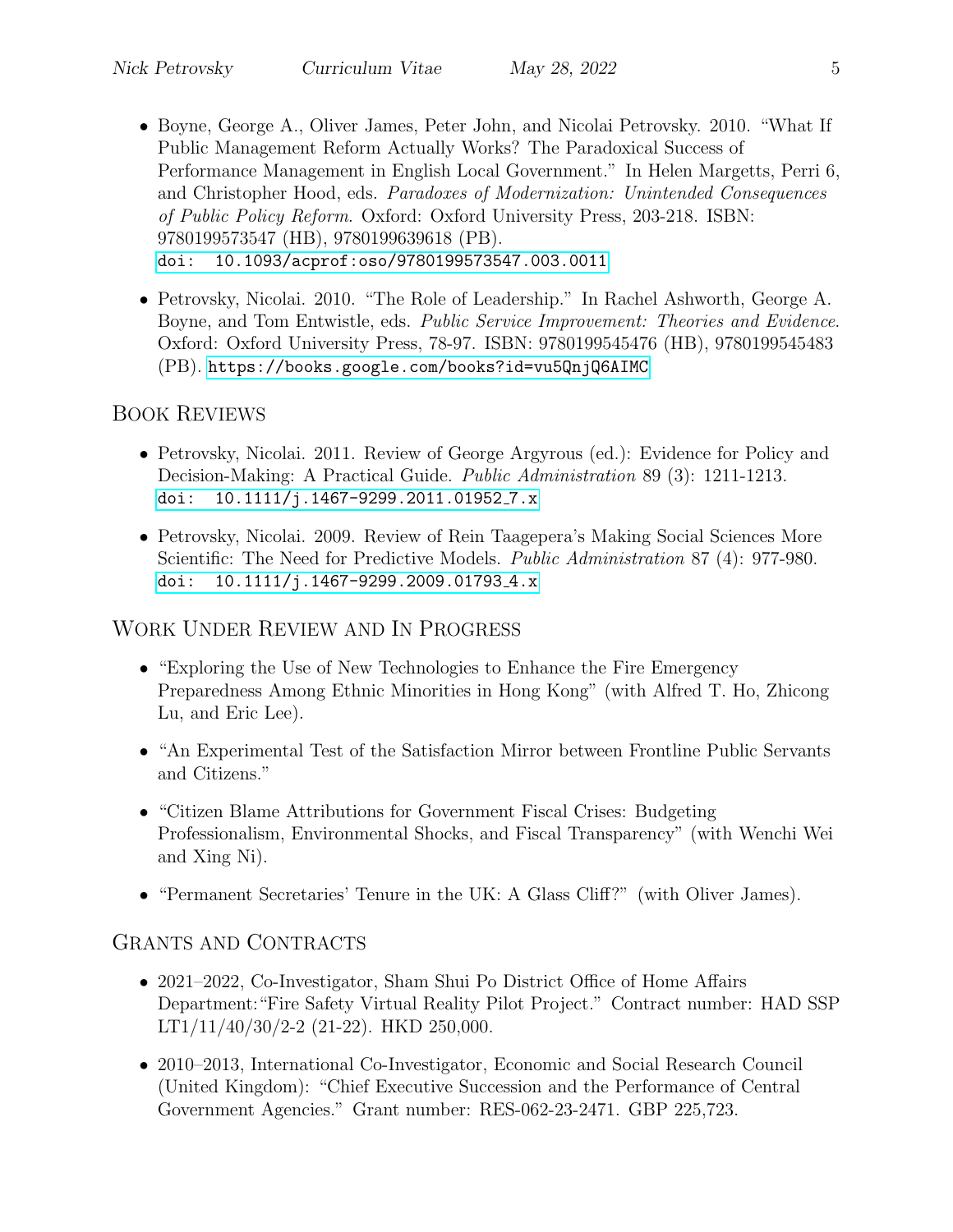#### VISITING FELLOWSHIPS

- Visiting Fellowship, Department of Public Policy, City University of Hong Kong, 09/2016–06/2017
- Public Administration Fellowship, Erasmus University Rotterdam, 06–07/2015

### PRESENTATIONS SINCE 2007

- Academy of Economic Studies (Bucharest): 2011
- American Political Science Association (APSA): 2014, 2009
- Asian Association for Public Administration (AAPA): 2020 (online)
- Association for Public Policy Analysis & Management (APPAM): 2014, 2008
- Australasian Public Policy Network Conference: 2021 (online)
- British Academy of Management: 2008, 2007
- British Academy of Management Workshop on Public Leadership (Ashridge Business School): 2009
- Cardiff University: 2013
- China Three Gorges University (Yichang): 2012
- City University of Hong Kong: 2019, 2016
- EPOP (University of the West of England, Bristol): 2007
- Erasmus University Rotterdam: 2015
- European Group of Public Administration (EGPA): 2007
- Indiana University (Bloomington): 2019
- International Conference of the Experiment Lab for Public Management Research at the KDI School of Public Policy and Management: 2020 (online)
- International Conference on Public Administration (University of Electronic Science and Technology of China, Chengdu): 2018, 2011
- International Conference on Next Steps for Public Administration in Theory and Practice (Sun Yat-sen University, Guangzhou): 2014
- International Forum on Green Development and Urban Governance (Sichuan University): 2020 (online)
- International Public Management Network Conference at Seoul National University: 2020 (online)
- International Research Society for Public Management (IRSPM): 2021 (online), 2018, 2012, 2010
- International Studying Leadership Conference (University of Warwick): 2007
- Jeju International Conference hosted by Brain Korea 21 Plus and Seoul National University (Seogwipo, Jeju Island): 2016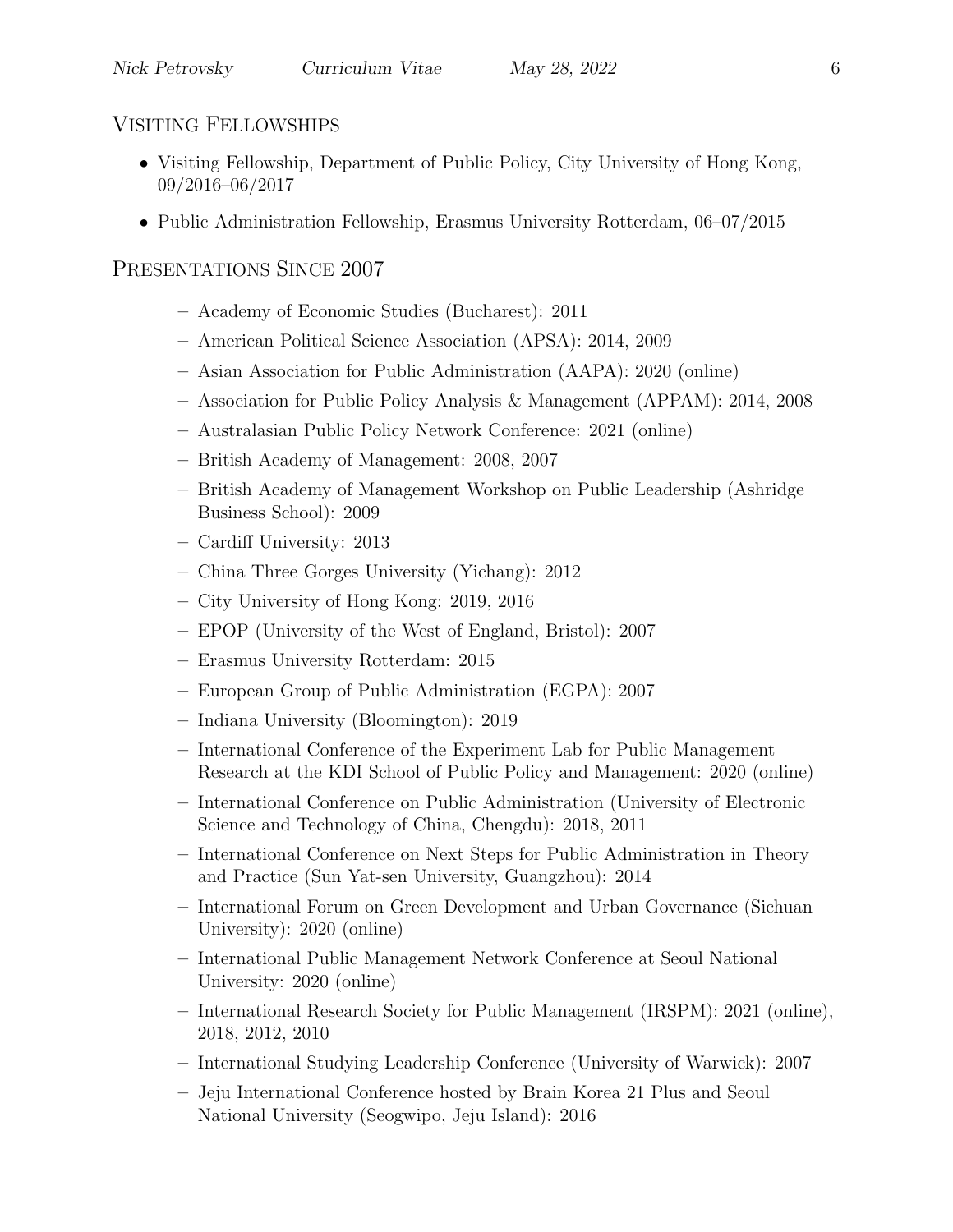- Kyung Hee University (Seoul): 2017
- Latin American Political Science Conference: 2013
- Midwest Political Science Association (MPSA): 2014, 2011, 2010, 2007
- National Assembly of the Republic of Korea, Policy Working Group (Seoul): 2017
- National Chengchi University (Taipei): 2017
- National University of Singapore: 2019
- Ohio State University (Columbus): 2016
- Online Panel on Behavioral and Experimental Public Management (in lieu of IRSPM): 2020
- Political Studies Association (United Kingdom): 2009, 2008
- Public Administration Committee (United Kingdom): 2007
- Public Administration Review Editorial Board Meeting: 2018, 2017
- Public Management Research Conference (PMRC): 2022, 2021 (online), 2019, 2017, 2016, 2013, 2012, 2011, 2010, 2009, 2007
- Southern Political Science Association (SPSA): 2016, 2013, 2012, 2007
- Texas A&M University (College Station): 2016, 2010, 2007
- The Education University of Hong Kong: 2017
- University of Exeter: 2017 (twice), 2015, 2010, 2009
- University of Incheon: 2012
- University of Manchester: 2008
- University of North Carolina at Charlotte: 2013
- University of Southern California: 2019
- Yonsei University (Seoul): 2021 (online), 2018, 2016
- Yonsei University Workshop at City University of Hong Kong: 2017

#### ACADEMIC SERVICE

- *Journal of Policy Studies* Editorial Board, since 2021
- Asia Pacific Journal of Public Administration Editorial Board, since 2020
- *Public Administration Review* Editorial Board, since 2020
- Perspectives on Public Management and Governance Editorial Board, since 2019
- Journal of Behavioral Public Administration Associate Editor, 2019–2022
- *Public Administration Review* Transparency Editor, 2017–2019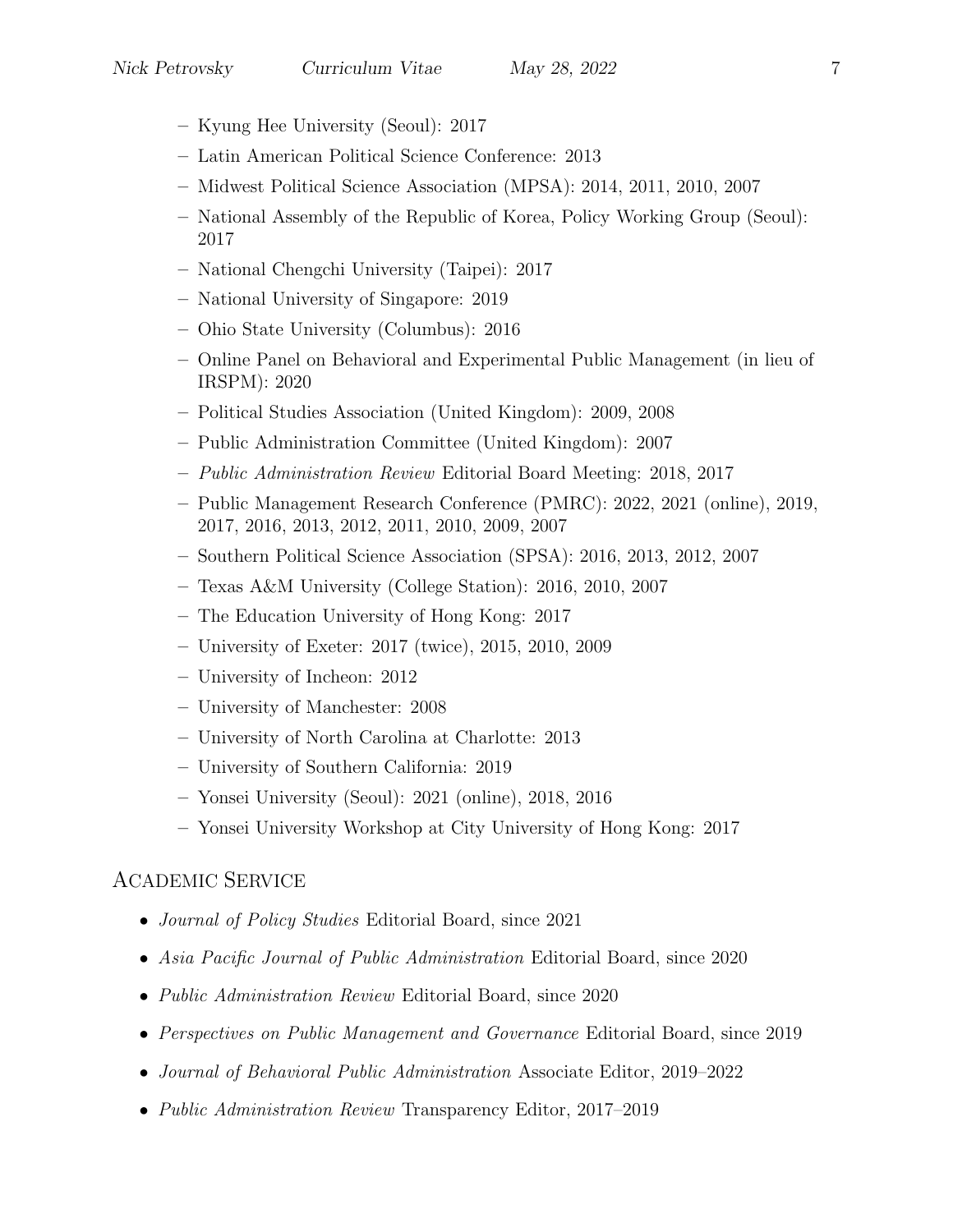- Journal of Public Administration Research and Theory Board of Editors, 2014–2018
- Manuscript reviewer (in order of recency)
	- $-$  Public Administration Review, Public Administration, Public Performance  $\mathcal{C}$ Management Review, Public Management Review, Asia Pacific Journal of Public Administration, Journal of Public Administration Research and Theory, Perspectives on Public Management and Governance, Governance, International Public Management Journal, Revista de Administração Pública, Local Government Studies, Public Choice, Evidence-based HRM, Journal of Public Policy, American Journal of Political Science, Public Personnel Management, Public Policy and Administration, British Journal of Political Science, Review of Public Personnel Administration, International Journal of Manpower, Journal of Politics, Danish Journal of Management & Business, Journal of Policy Analysis and Management, Policy Studies Journal, Public Money & Management, International Review of Administrative Sciences, Academy of Management conference, European Journal of Political Research, International Studies Perspectives, Political Behavior, African Journal of Business Management, State and Local Government Review, Oxford Economic Papers, British Academy of Management conference, British Journal of Management, International Studies Quarterly
- Grant reviewer:
	- Hong Kong Policy Innovation and Co-ordination Office, 2020
	- Israel Science Foundation, 2016
- Book manuscript reviewer: Cambridge University Press, 2016
- American Political Science Association
	- Paul Volcker Junior Scholar Award Committee, 2022
- Network of Schools of Public Policy, Affairs, and Administration (NASPAA)
	- Site visit team member, 2019, 2021
	- NASPAA NEXT participant, October 2017
- Public Management Research Association
	- PMRC 2022 Proposal Review Committee, 2021
	- Committee on Naming of Perspectives on Public Management and Governance Best Article Award, 2020
	- Nominating Committee, 2017
	- Doctoral Student Professional Development Workshop at the 2016 Conference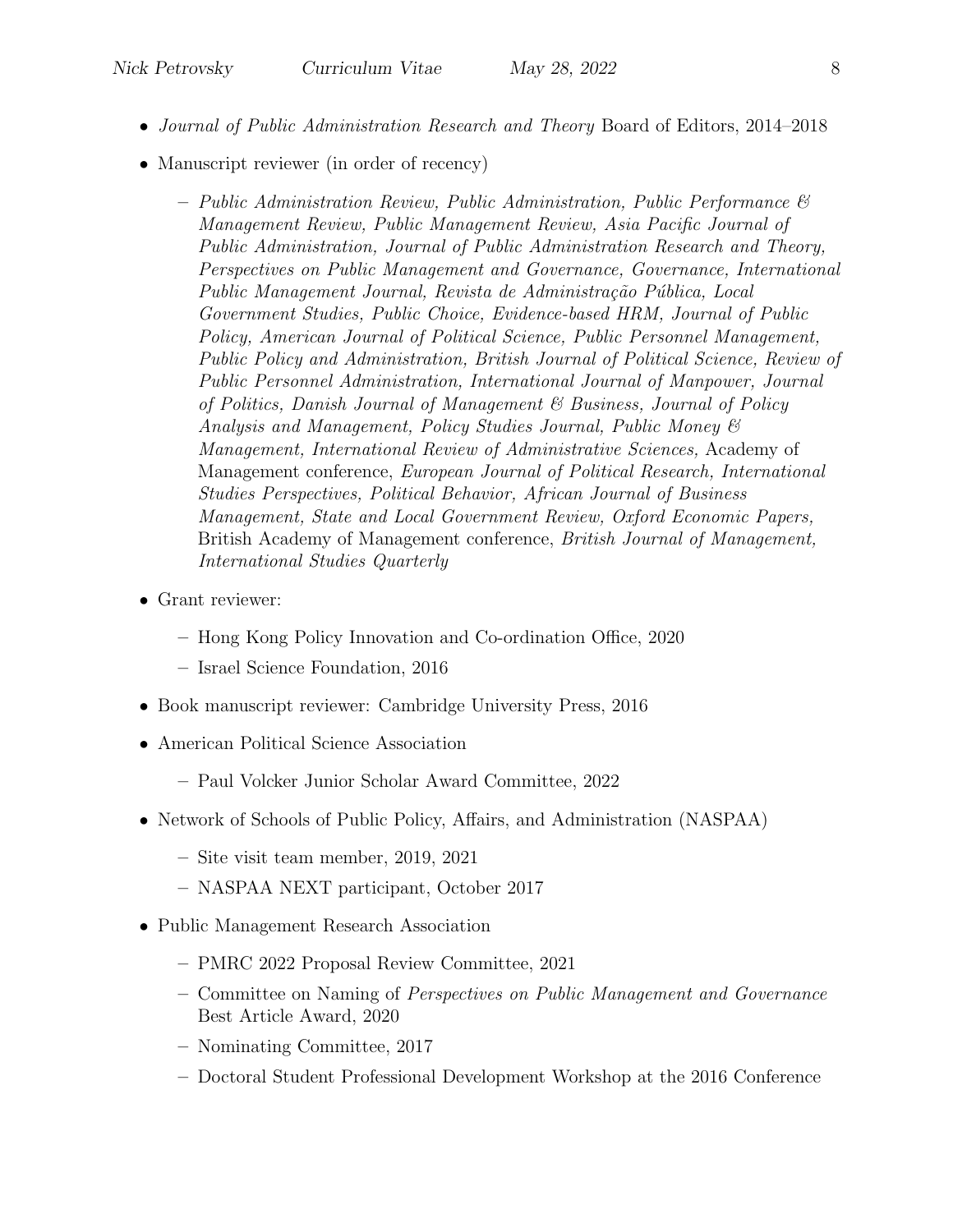- Southern Political Science Association
	- Section head for Comparative Public Administration and Management at the 2016 Annual Meeting
- City University of Hong Kong, Department of Public Policy
	- Departmental Executive Committee, 2020/21, 2021/22
	- Research, Impact and Promotion Committee, 2020/21
- University of Kentucky
	- Martin School faculty search committee, 2009/10, 2012/13, 2013/14, 2017/18, 2019
	- Martin School IPPMI & international programs committee, 2014/15, 2015/16, 2017/18, 2018/19, 2019
	- Martin School assessment committee, 2017/18, 2018/19
	- Martin School Master's programs committee, 2014/15, 2015/16, 2017/18, 2018/19
	- Martin School director recruitment committee, 2015
	- Martin School PhD program committee, 2010/11, 2011/12, 2012/13, 2013/14, 2014/15
	- Martin School workshop committee, 2010/11
	- PhD outside examiner:
		- ∗ Xiaojin Wang (Agricultural Economics), 2016
		- ∗ Timothy Brock (Geography), 2014
	- Member of Patterson School Master's Comprehensive Exam Committee for Ellie McBroom, 2014
	- Quantitative Initiative for Policy and Social Research (QIPSR) advisory board, 2011/12, 2012/13
	- Tenure review advisory committee for the Graduate School, 2016

#### COURSES TAUGHT

- City University of Hong Kong
	- POL 3307 Tutorials for Managing Financial Resources in the Public Sector (undergraduate level), Fall 2020 (live online/hybrid format)
	- POL 3607 Advanced Research Methodology (undergraduate level), Spring 2021 (live online format)
	- POL 3607 Tutorial for Advanced Research Methodology (undergraduate level), Spring 2022 (hybrid/live online format)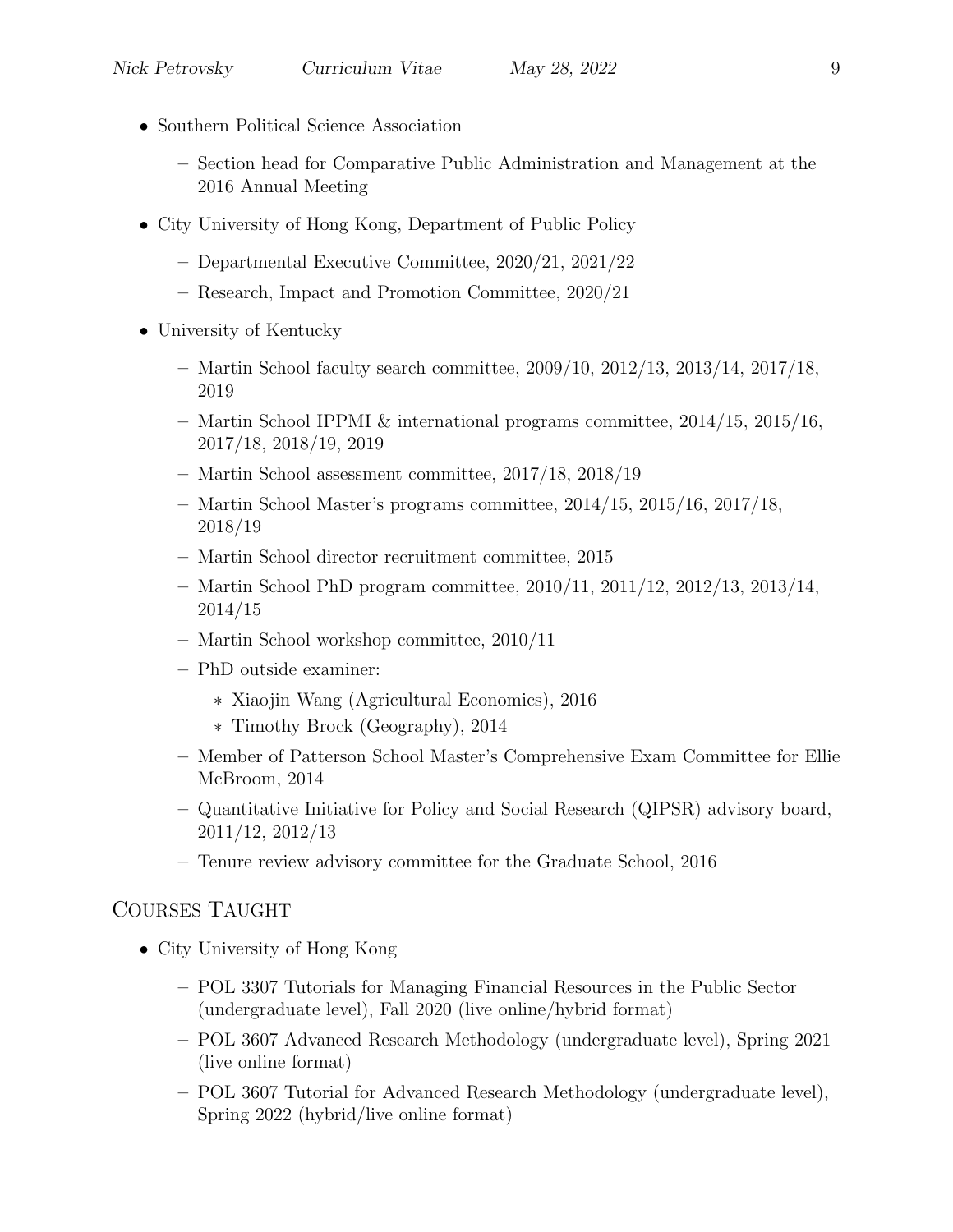- POL 6201 Comparative Public Policy (Master's level), Spring 2020 (live online format from February onwards), Spring 2021 (live online/hybrid format), Spring 2022 (hybrid/live online format)
- POL 6202 Evidence-based Policy and Practice (Master's level), Fall 2021 (hybrid format)
- POL 6603 Tutorial for Research Methods in Public Policy and Management (Master's level), Fall 2021 (hybrid format)
- POL 6903 MAPPM Dissertation, 2021-2022
- POL 8620 Policy Studies and Public Management (PhD level), Spring 2020 (live online format from February onwards), Spring 2021 (live online/hybrid format), Spring 2022 (hybrid/live online format)
- University of Kentucky
	- PA 642 Public Organization Theory and Behavior (Master's level), Fall 2009 (2 sections), Fall 2010 (2 sections), Fall 2011, Fall 2012, Fall 2013, Fall 2014 (2 sections), Fall 2015, Fall 2017, Fall 2018, Fall 2019
	- PA 667 Policymaking in an International Context: Political and Organizational Dimensions (Master's and PhD levels), Fall 2010, Spring 2012 (course listed as PA 795 Special Topics until Spring 2012), Spring 2013, Spring 2014
	- PA 681 Master's Capstone Seminar, Spring 2012, Spring 2013, Spring 2015, (co-taught with Ed Jennings until Spring 2015), Spring 2016, Spring 2018
	- PA 691 Ethics and Public Policy (Master's level), Fall 2015
	- PA 742 Theory of Public Organizations (PhD level), Spring 2010, Spring 2011, Fall 2011, Fall 2012, Fall 2013, Spring 2015, Spring 2016, Spring 2018, Fall 2018, Fall 2019
	- PA 795 Grant Writing and Management (Master's level), Spring 2019
	- PA 796 Special Topics (Master's and PhD levels): Fall 2018, Spring 2016 (twice), Spring 2015, Fall 2014, Spring 2014, Fall 2013, Summer 2012, Fall 2011, Fall 2010
- University of North Texas
	- Political Science 2300: The Study of Politics, Spring 2004

# SUPERVISION OF STUDENT RESEARCH

- City University of Hong Kong Ph.D. Advising
	- Jia Liu, supervisor, in progress
	- Yara Wang, qualifying panel member, in progress
	- Alex Ni, qualifying panel member, in progress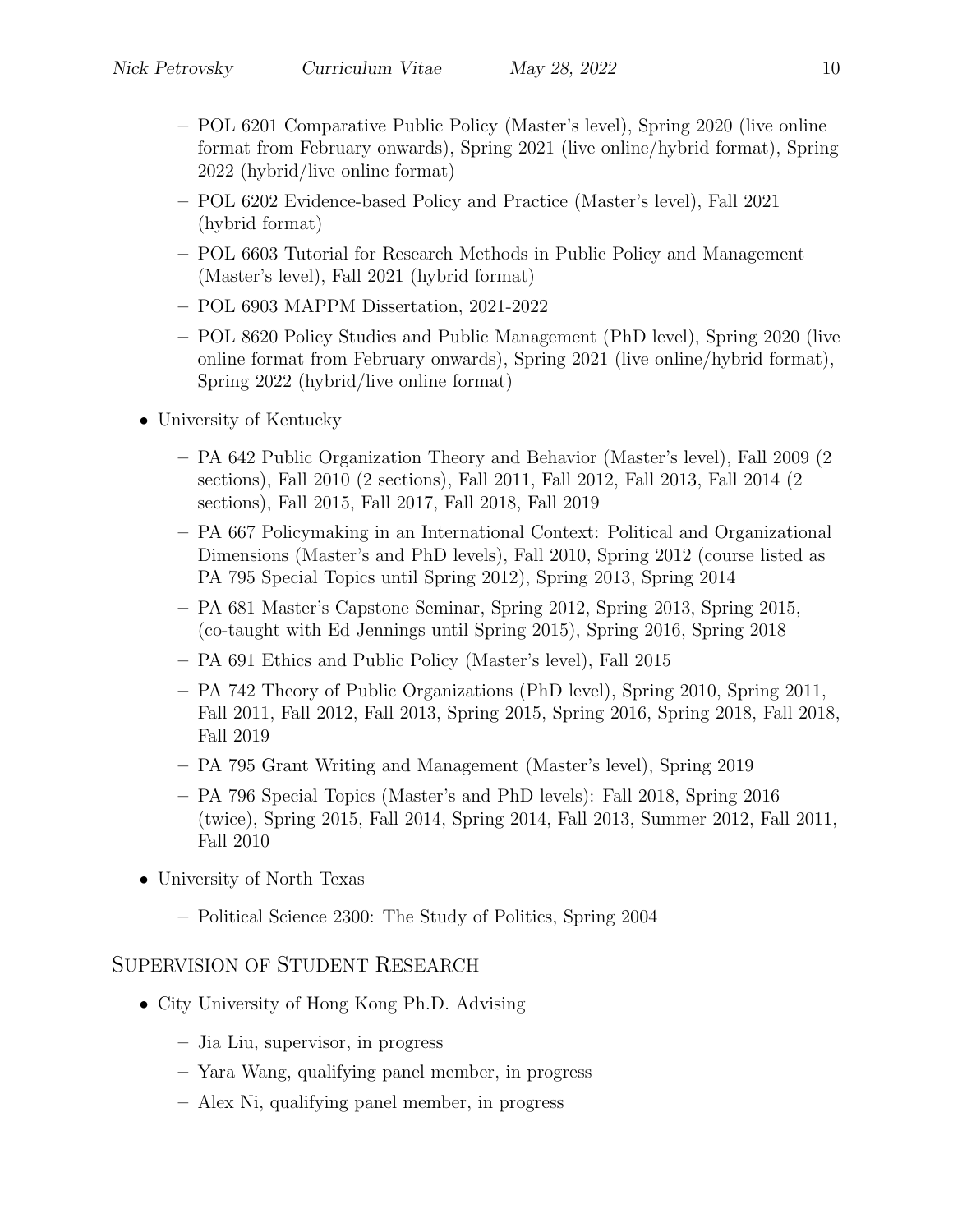- Crystal Tsang, qualifying panel member, in progress
- Binzizi Dong, qualifying panel member, in progress
- University of Kentucky Ph.D. Advising
	- Tara Watterson (Communication), in progress
	- Jinsol Park, 2021
	- Hakyeon Lee, 2020
	- Jue Young Mok, chair, 2018
	- Austin Trantham (Political Science), 2017
	- Heath Rico, 2016
	- Anup Phayal (Political Science), 2016
	- Seungjin Choi, chair, 2016
	- Changgeun Yun, co-chair, 2015
	- Jack East (Political Science), 2014
	- Bethany Paris, 2013
	- Jeremiah Olson (Political Science), 2013
	- Biniv Maskay (Economics), 2012
	- Jacklyn Arinaitwe, 2012
- University of Kentucky Master's Capstone Projects (chair only; multiple defense committees each year in addition to the listed students)
	- 2019: Samuel Misleh
	- 2018: Pilku Kang; Seongwoo Kim; Samuel Lockridge
	- 2017: Jachoon Koo; Jungman Moon
	- 2016: Thomas Hatton; Gi-jung Kim
	- 2015: Kyunghoon Ahn; Nicole Lesniewski; Sanghee Kim; Dae Il Kwon; Ning Li; Rob Sutter
	- 2014: David Bachert; Jeong Tack Yi
	- 2013: Boya Chen; Michaela Miles; Chris Record; Theresa Simcic
	- 2012: Tara Bopp; Jon Davis; Juanita Espinoza; Kris Harmon; Aung Phyo
	- 2010: Meredith Howes

# PROFESSIONAL MEMBERSHIPS

• American Society for Public Administration, Public Management Research Association